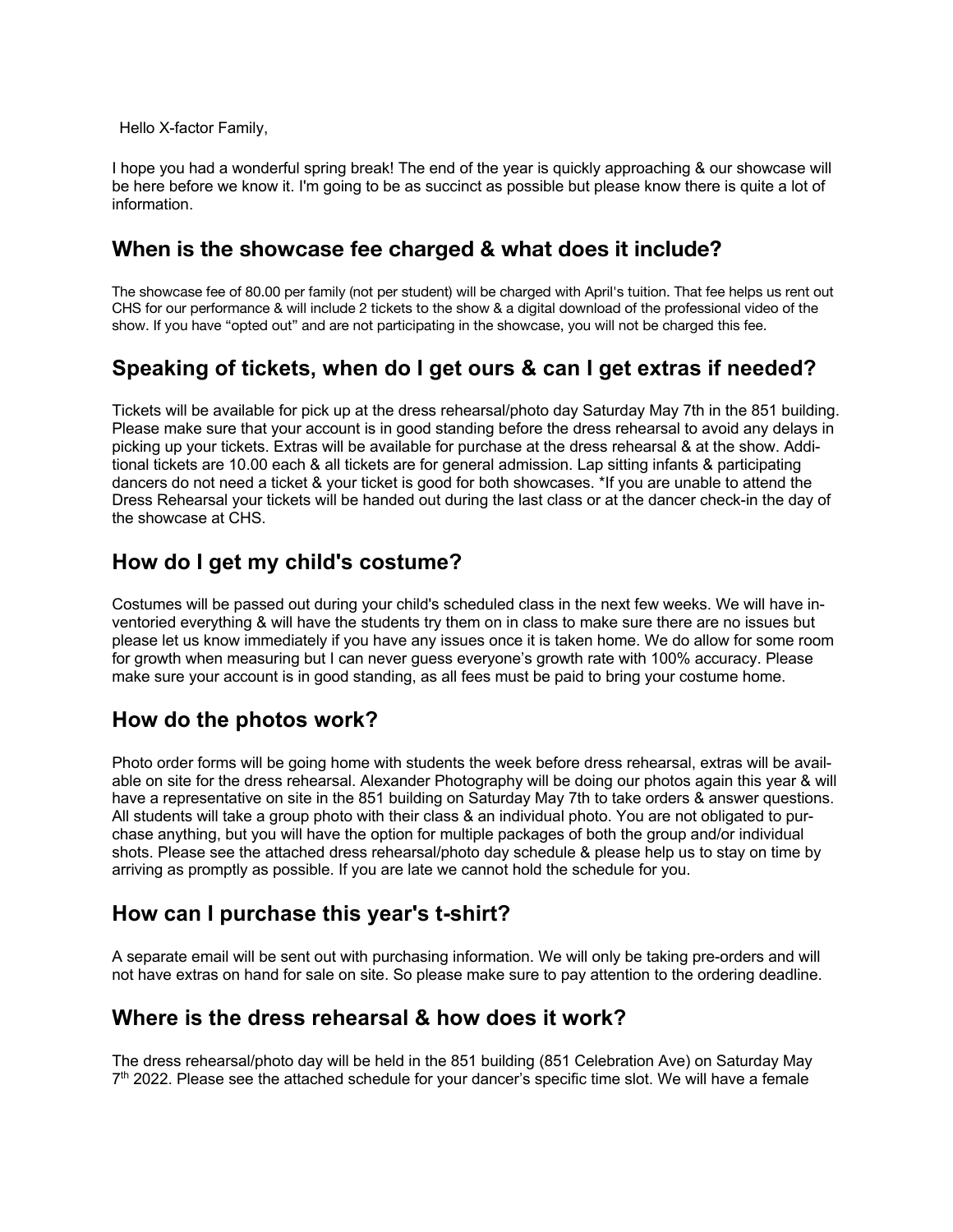dressing room available as well as a waiting room. Unfortunately, we will not be able to have a designated boys changing room & will be asking them to use the restroom for the day. We ask that you spend as much time as possible in our designated waiting room so that we can keep the lobby area clear for the use of town hall resources. There will be a table at the front of the waiting room for ticket pick-up. We will have parents check the spelling of dancer names in the programs during classes leading up to the showcase. Please double check to make sure your dancers name is spelled properly while picking up your tickets. There will be a separate table with a rep from Alexander Photography for orders/questions. Once you arrive head to the waiting room (there will be plenty of signs to direct you) & have your child sit with their classmates. It should be easy to spot them, they should all be in the same costume. One of our faculty members will come to the waiting room & will take the entire class to the photo studio. All of our faculty will be wearing their green X-factor shirts so they will be easy to spot! Once we have taken your dancers back to the photo studio, you can head on in to the activity room which will be set up as a stage & you can grab your seats. We will bring the entire class from the photo studio into the staging area & have them perform their routine. We will be taking tech notes & may have them run it a few times if we need to make any adjustments. After your dancer has performed their last dance of the day you are free to leave! We try to keep the process as streamlined as possible so that you can enjoy the rest of your weekend. Please feel free to take pictures or video of the dress rehearsal as we ask that you do not take pictures or video of the main showcase.

## **Where is the showcase & how does that work?**

Our Showcase will be held at Celebration High School on Sunday May 15th 2022. Please read the showcase order carefully as we have 2 shows. All of our "Tiny", "Mini" and Creation Village classes along with Company solo/duets will be in the 2:00 show. The stage door will open at 1:30pm for our 1st showcase. Please don't knock earlier, we will be very busy setting up & will be unable to open the door. There will be balloons next to the door so it is visible from the parking lot. There will be a sign in sheet & we will check in each dancer as they arrive. Please don't send your dancer with extras as we can't be responsible for lost/missing items. We will stretch with all of the dancers before the show, and will have some entertainment to keep them occupied backstage. Please **do** help them use the restroom before you drop them with us. There is a restroom right by the check in table. Once you have checked your dancer in you may proceed to the Lobby. The house doors will open at 1:40pm & you can go choose your seats for the show! Remember your ticket is general admission so make sure you are on time to get a good seat! Our first show will be starting at 2:00pm. Students will be dismissed from the stage by class like we have done in the past. Please stay seated until you are directed to the appropriate staircase by class for pick up. Please only send one grown up for pick up & make sure it is someone who is recognizable by your student's teacher as they will be supervising the process. We will need to clear the auditorium rather quickly as our next show will be starting soon & will repeat the entire process. For our 4:00 show the check in process will begin at 3:30pm. We will follow the same drop-off & pick up procedure. Older students are encouraged to bring a water bottle, and a book or a quiet activity.

FOR SAFETY REASONS WE DO NOT ALLOW EARLY PICK-UP'S AT ANY TIME. We will be fully responsible for all of our dancers while they are backstage with us & for that reason, we do not allow early pick-ups or allow any non-faculty members backstage at any time. Thank you for understanding & for helping us keep our students safe.

# **When is my student's last class?**

The week of May 16<sup>th</sup>-20th (the week after our showcase) is our last week of the 2021/2022 session. We will be starting our summer camps June  $6<sup>th</sup>$  2022.

## **My child is interested in auditioning for your competition team, what do I need to do?**